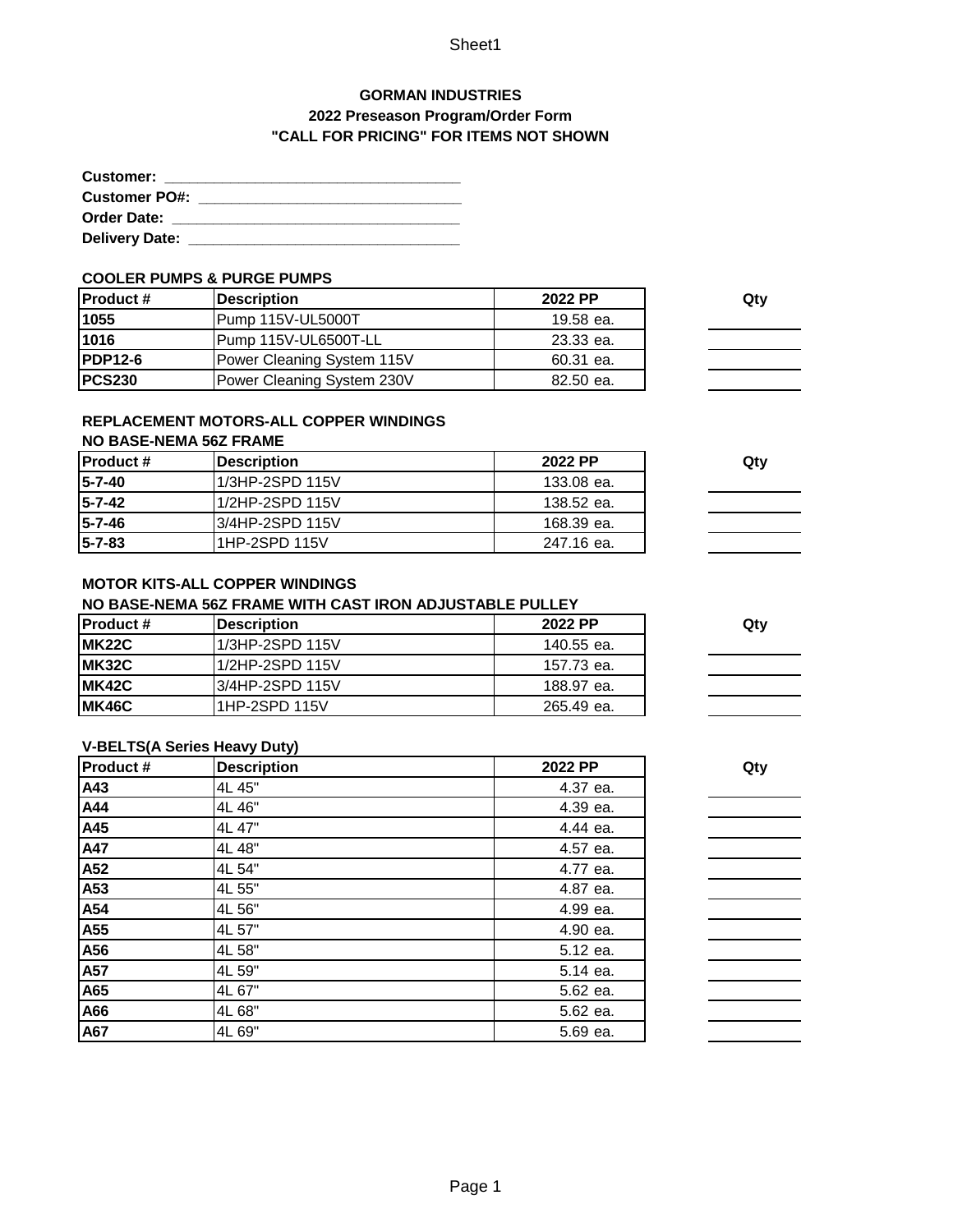## **FLOATS-BASKETS-DISTRIBUTORS-CLIPS**

| <b>IProduct #</b> | <b>Description</b>                | 2022 PP   | Qty |
|-------------------|-----------------------------------|-----------|-----|
| 4161              | Float Valve-Bronze 1/4" HD ADJ    | 10.13 ea. |     |
| 4164              | Float Valve-Bronze 3/8" HD        | 10.70 ea. |     |
| 4220              | <b>Pump Basket-Mesh</b>           | 1.20 ea.  |     |
| 4154              | <b>Float Valve-Brass</b>          | 6.61 ea.  |     |
| 4502              | <b>IDistributor Kit-Universal</b> | 9.53 ea.  |     |

# **TUBING**

| <b>Product #</b> | <b>Description</b>             | 2022 PP    | Qty |
|------------------|--------------------------------|------------|-----|
| 4296             | Poly Tube-Black 1/4" x 50'     | 4.63 ea.   |     |
| 4355             | Copper 1/4" x 50'              | 28.91 ea.  |     |
| 4372             | Pump Hose-Vinyl 1/2" x 5'      | 2.81 ea.   |     |
| 4378             | Tubing-Clear 1/2"ID x 100'     | 46.34 ea.  |     |
| 4619             | <b>Distributor Adapter</b>     | $0.61$ ea. |     |
| 4626             | Clip-Distributor Tube Champion | 0.29 ea.   |     |
| 4321             | Poly Tube-Black 1/4" x 100'    | 8.13 ea.   |     |
| 4630             | Clip-Distributor Tube Arvin    | 0.28 ea.   |     |

### **MOTOR SHEAVES**

| <b>Product #</b> | <b>Description</b>                  | 2022 PP   | Qty |
|------------------|-------------------------------------|-----------|-----|
| 6190             | Cast Iron Adjustable 3.25"OD x 1/2" | 7.75 ea.  |     |
| 6192             | Cast Iron Adjustable 3.50"OD x 1/2" | 9.68 ea.  |     |
| 6194             | Cast Iron Adjustable 3.75"OD x 1/2" | 10.11 ea. |     |
| 6197             | Cast Iron Adjustable 4.15"OD x 1/2" | 10.65 ea. |     |
| 6198             | Cast Iron Adjustable 4.15"OD x 5/8" | 11.64 ea. |     |

#### **BEARINGS-SHAFTS-WASHERS-COLLARS**

| <b>Product #</b> | <b>Description</b>           | 2022 PP    | Qty |
|------------------|------------------------------|------------|-----|
| 6639             | Bearing Pillow Block-LM 3/4" | 3.83 ea.   |     |
| 6645             | Bearing Pillow Block-HM 3/4" | 6.34 ea.   |     |
| 6651             | Bearing Pillow Block-HM 1"   | 6.36 ea.   |     |
| 6660             | Bearing Pillow Block-LM 1"   | 4.06 ea.   |     |
| 6684             | Spider Bearing w/9" Arm 3/4" | 8.60 ea.   |     |
| 6686             | Spider Bearing w/9" Arm 1"   | 8.71 ea.   |     |
| 6716             | Shaft 3/4" x 24"             | 9.93 ea.   |     |
| 6722             | Shaft 1" x 24"               | 12.43 ea.  |     |
| 6825             | Collar 3/4" Steel            | 1.73 ea.   |     |
| 6832             | Collar 1" Steel              | 2.04 ea.   |     |
| 6927             | Leather Washer 3/4"          | $0.55$ ea. |     |
| 6933             | Leather Washer 1"            | $0.51$ ea. |     |

#### **SWITCHES-THERMOSTATS**

| <b>Product #</b> | <b>Description</b>                  | 2022 PP    | Qty |
|------------------|-------------------------------------|------------|-----|
| 7110             | Wall Switch 6 Pos Single Gang       | 8.28 ea.   |     |
| 7131             | Wall Switch 6 Pos Double Gang       | 12.46 ea.  |     |
| 7616             | Wall Plate-Controllers & Thermostat | 2.61 ea.   |     |
| 7617             | Cooler Controller-Digital           | 56.54 ea.  |     |
| 7623             | Thermostat-Digital-24V Programmable | 136.60 ea. |     |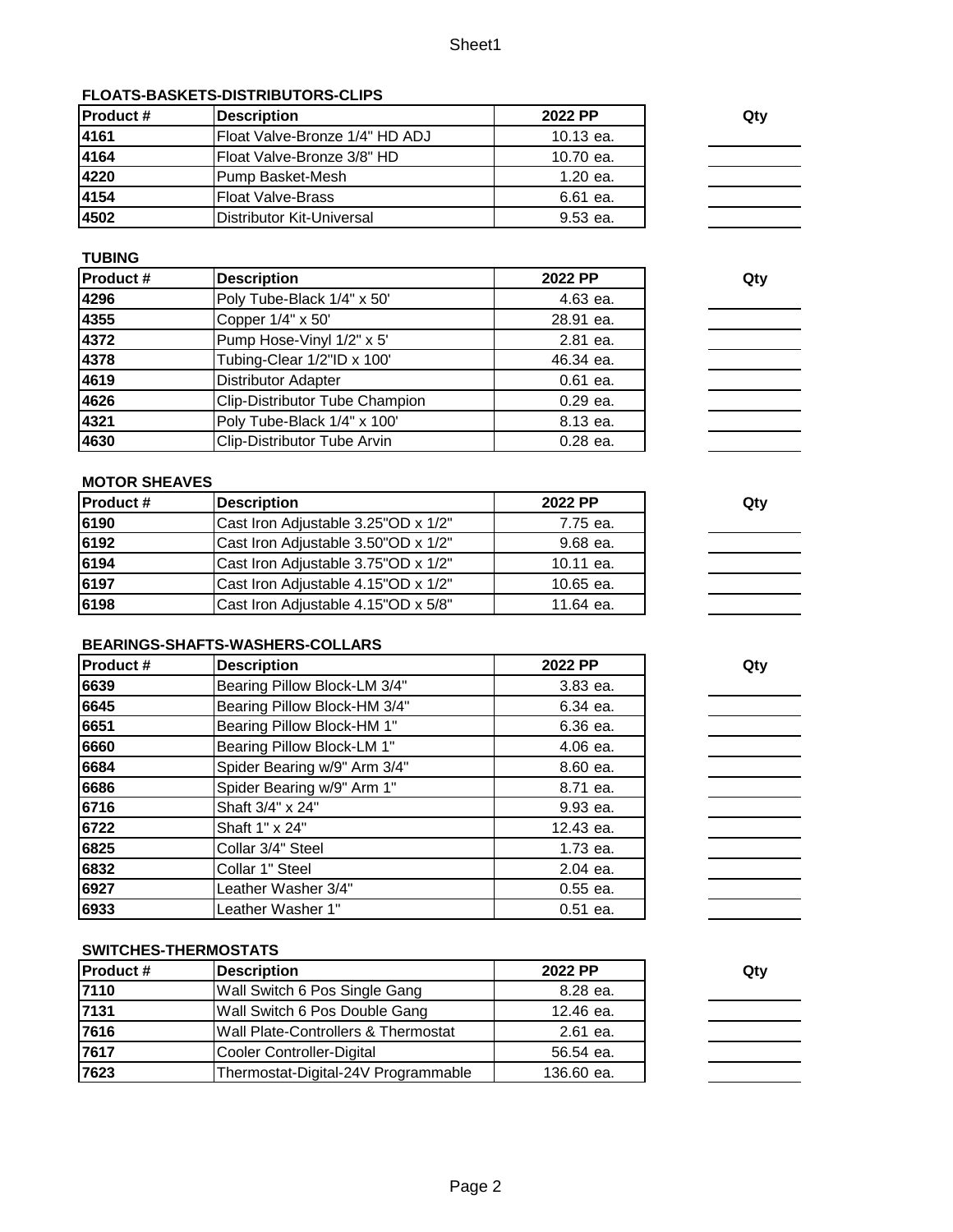| Product# | <b>Description</b>                 | 2022 PP    | Qty |
|----------|------------------------------------|------------|-----|
| 9230     | <b>Brass Drain/Overflow Pipe</b>   | 3.90 ea.   |     |
| 9252     | <b>Brass Sill Cock</b>             | 7.11 ea.   |     |
| 9268     | Saddle Valve-1/4" Self-Piercing    | 4.33 ea.   |     |
| 9302     | Sleeve 1/4" Compression            | $0.18$ ea. |     |
| 9309     | Sleeve 3/8" Compression            | $0.21$ ea. |     |
| 9313     | Nut 1/4" Compression               | $0.38$ ea. |     |
| 9321     | Nut 3/8" Compression               | $0.69$ ea. |     |
| 9324     | Union 1/4" Compression             | 1.69 ea.   |     |
| 9334     | Union 3/8" Compression             | 2.18 ea.   |     |
| 9343     | Union 3/8" x 1/4" Compression      | 2.13 ea.   |     |
| 9372     | Adapter 1/4"C x 1/8"MIP            | 1.09 ea.   |     |
| 9395     | Tee 1/4" Compression               | 2.61 ea.   |     |
| 9401     | Needle Valve Straight 1/4"         | 3.31 ea.   |     |
| 9436     | Needle Valve Angle 1/4"C x 1/8"MIP | 2.81 ea.   |     |
| 9497     | Insert Adapter-1/4" Poly Tube      | $0.25$ ea. |     |
| 9500     | Barb Adapter- 1/4" Poly Tube       | 0.43 ea.   |     |

# **MISCELLANEOUS**

**FITTINGS**

| Product# | <b>Description</b>                   | 2022 PP    | Qty |
|----------|--------------------------------------|------------|-----|
| 2710     | Motor Clamps 1/3-1HP 2/PKG           | 0.95 ea.   |     |
| 4688     | MEK-Distributor Tube Glue            | 1.26 ea.   |     |
| 5242     | D-Scale HD Qt                        | 7.16 ea.   |     |
| 5255     | Fresh Aire Cakes 12/Bx               | 2.21 ea.   |     |
| 5328     | Cooler Coat 20 oz. Aerosol           | 6.24 ea.   |     |
| 5744     | Wire Brush & Scraper                 | 2.98 ea.   |     |
| 7557     | Cooler Whip-12GA 115V(Code Compliant | 57.44 ea.  |     |
| 93240    | Zoom Spout Cooler Oil                | 2.79 ea.   |     |
| 6967     | Garden Hose Washer                   | $0.18$ ea. |     |

#### **LEG KITS**

| <b>IProduct #</b> | <b>IDescription</b>                 | 2022 PP   | Qtv |
|-------------------|-------------------------------------|-----------|-----|
| 7806              | Leg Kit Round-0 to 6/12 Pitch       | 27.90 ea. |     |
| 7809              | Leg Kit Square-0 to 6/12 Pitch      | 27.30 ea. |     |
| 17815             | 14GA-Leg Kit Square-0 to 6/12 Pitch | 30.38 ea. |     |

# **RIGID MEDIA**

| <b>Product #</b> | <b>Description</b>               | 2022 PP    | Qty |
|------------------|----------------------------------|------------|-----|
| 3437             | RIGID Media Set 8" AC/MC4800     | 63.88 ea.  |     |
| 3438             | RIGID Media Set 8" MC6800        | 76.48 ea.  |     |
| 3439             | RIGID Media Set 8" AC6800        | 83.81 ea.  |     |
| 3440             | RIGID Media Set 8" ASA/ADA/AUA50 | 64.89 ea.  |     |
| 3441             | RIGID Media Set 8" ASA/ADA/AUA70 | 81.63 ea.  |     |
| 3452             | RIGID Media Set 12" AC/MC4800    | 97.28 ea.  |     |
| 3453             | RIGID Media Set 12" MC6800       | 119.23 ea. |     |
| 3454             | RIGID Media Set 12" AC6800       | 124.50 ea. |     |
| 3455             | RIGID Media Set 12" ASA/ADA50-12 | 98.33 ea.  |     |
| 3456             | RIGID Media Set 12" ASA/ADA70-12 | 123.30 ea. |     |

| wuy |  |  |
|-----|--|--|
|     |  |  |
|     |  |  |
|     |  |  |
|     |  |  |

- 
-